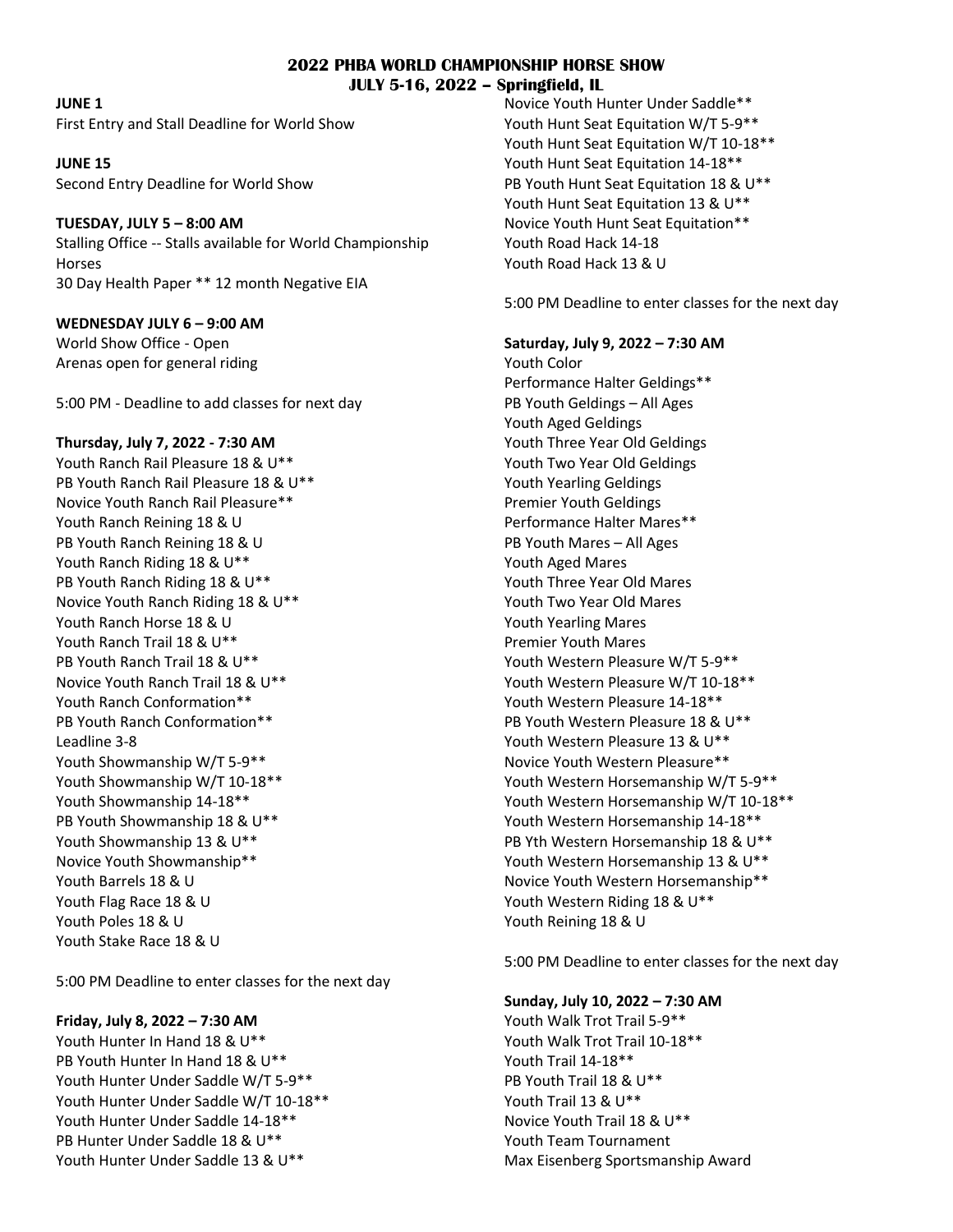#### **2022 PHBA WORLD CHAMPIONSHIP HORSE SHOW JULY 5-16, 2022 – Springfield, IL**

Youth Golden Horse Awards Youth Palomino High Point Awards Junior Trail\*\* Senior Trail\*\* PB O Trail\*\* Amateur Trail\*\* Amateur Walk Trot Trail\*\* PB Amateur Trail\*\* Novice Amateur Trail\*\* Amateur Select Trail\*\* Trail Shoot Out

5:00 PM Deadline to enter classes for the next day

#### **Monday, July 11, 2022 – 7:30 AM**

Unassisted challenged Horseman Walk Only Showmanship Unassisted Challenged Horseman W/T Showmanship\*\* Unassisted Challenged Horseman W/T/L Showmanship \*\*BREAK\*\* Unassisted Challenged Horseman W/T Hunt Seat Equitation on the Flat\*\* Unassisted Challenged Horseman W/T/L Hunt Seat Equitation on the Flat Unassisted Challenged Horseman W/T HUS\*\* Unassisted Challenged Horseman W/T/C HUS Amt Weanling Stallions Amt Yearling Stallions Amt Two YO Stallions Amt Three YO Stallions Amt Aged Stallions Amt Performance Halter Stallions\*\* Premier Amateur Halter Stallions PB Amateur Stallions - All Ages PHBA/NSBA 2 YO Snaffle Bit WP Open Ranch Rail Pleasure\*\* PB Open Ranch Rail Pleasure\*\* Amateur Select Ranch Rail Pleasure\*\* PB Amateur Ranch Rail Pleasure\*\* Amateur Ranch Rail Pleasure\*\* Novice Amateur Ranch Rail Pleasure\*\* Open Ranch Reining PB Open Ranch Reining Amateur Select Ranch Reining PB Amateur Ranch Reining Amateur Ranch Reining Novice Ranch Reining Open Ranch Horse Amateur Ranch Horse

5:00 PM Deadline to enter classes for the next day

**Tuesday, July 12, 2022 – 7:30 AM** Assisted Challenged Horseman Lead In Assisted Challenged Horseman Trail

Unassisted Challenged Horseman W/T Trail\*\* Unassisted Challenged Horseman W/T/L Trail \*\*BREAK\*\* Unassisted Challenged Horseman Western W/T\*\* Unassisted Challenged Horseman Western W/T/L Unassisted Challenged Horseman W/T Western Horsemanship\*\* Unassisted Challenged Horseman W/T/L Horsemanship Weanling Stallions Yearling Stallions Two YO Stallions Three YO Stallions Aged Stallions Performance Halter Stallions\*\* Premier Halter Stallions PB Stallions - All Ages PHBA/NSBA 3 YO WP Derby Open Ranch Trail\*\* PB Open Ranch Trail\*\* Amateur Select Ranch Trail\*\* PB Amateur Ranch Trail\*\* Novice Amateur Ranch Trail\*\* Amateur Ranch Trail\*\* Open Ranch Riding\*\* PB Open Ranch Riding\*\* Amateur Select Ranch Riding\*\* PB Amateur Ranch Riding\*\* Amateur Ranch Riding\*\* Novice Amateur Ranch Riding\*\* Open Ranch Conformation\*\* PB Open Ranch Conformation\*\* Amateur Ranch Conformation\*\* PB Amateur Ranch Conformation\*\*

5:00 PM Deadline to enter classes for the next day

#### **Wednesday, July 13, 2022 – 7:30 AM**

Amt Weanling Geldings Amt Yearling Geldings Amt Two YO Geldings Amt Three YO Geldings Amt Aged Geldings Amt Performance Halter Geldings\*\* Premier Amateur Halter Geldings PB Amateur Geldings - All Ages PHBA/NSBA Open Yearling Longe Line PB Amateur Hunter Under Saddle\*\* Amateur Select Hunter Under Saddle\*\* Amateur Walk Trot Hunter Under Saddle \*\* Junior Hunter Under Saddle\*\* Amateur Select Hunt Seat Equitation\*\* PB Amateur Hunt Seat Equitation\*\* Amateur Walk Trot Hunt Seat Equitation\*\* Amateur Hunt Seat Equitation\*\*